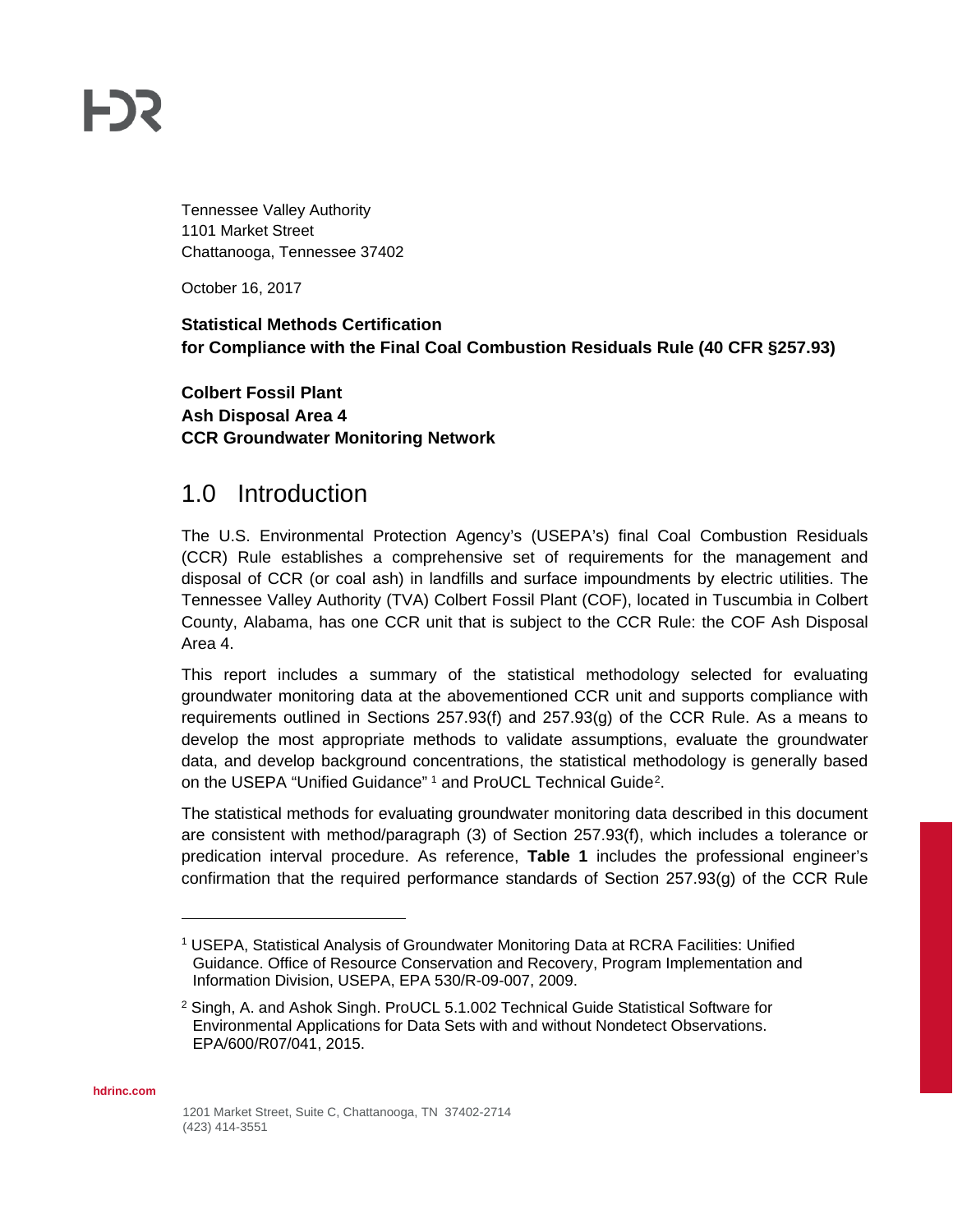have been met, as appropriate, based on the proposed statistical test method, and indicates which sections of this report provide details that indicate compliance with the methodology performance standards.

Groundwater monitoring activities commenced in October 2016 and, at the time of this report, TVA contractors obtained the minimally prescribed number of samples (i.e., "eight independent samples for each background and downgradient well") to comply with the initial timeframe requirements included in §257.90(b) of the CCR Rule. Results from the background wells will be pooled as part of interwell testing for the statistical methods. The groundwater monitoring dataset will continue to be refined as additional data becomes available throughout the life of the CCR Rule groundwater monitoring program.

As the chosen statistical methodology is applied to the groundwater quality data for determining background concentrations and evaluating downgradient sampling results, revisions to the statistical methods may be warranted to ensure the groundwater monitoring data is evaluated appropriately. TVA reserves the right to use any other statistical test(s) that, as allowed by the CCR Rule, would meet the performance standards established by §257.93(g) of the CCR Rule. If the statistical analysis method(s) described herein are subsequently revised, TVA will submit a Management of Change form into its Operating Record along with the revised copy of the backup documentation followed by its posting onto the corresponding TVA-managed CCR Rule web site. Pursuant to the CCR Rule requirements, the enclosed Professional Engineer's certification record will also be revised to conform to the description of the updated statistical methods and data set modifications.

| <b>Performance Standards</b>                                                                                                                                                                                                                                                                                                                                                                                                                                                                                                                                                                                                                                                 | <b>Compliance with</b><br><b>Standard</b>                                                                                                   |
|------------------------------------------------------------------------------------------------------------------------------------------------------------------------------------------------------------------------------------------------------------------------------------------------------------------------------------------------------------------------------------------------------------------------------------------------------------------------------------------------------------------------------------------------------------------------------------------------------------------------------------------------------------------------------|---------------------------------------------------------------------------------------------------------------------------------------------|
| (1) The statistical method used to evaluate groundwater monitoring data shall be<br>appropriate for the distribution of constituents. Normal distributions of data values shall<br>use parametric methods. Non-normal distributions shall use non-parametric methods. If<br>the distribution of the constituents is shown by the owner or operator of the CCR unit to<br>be inappropriate for a normal theory test, then the data must be transformed or a<br>distribution-free (non-parametric) theory test must be used. If the distributions for the<br>constituents differ, more than one statistical method may be needed.                                              | Yes.<br>See Sections 2 and 3.<br>(Note that Gamma<br>distribution is included in<br>the methodology and<br>will be used as<br>appropriate.) |
| (2) If an individual well comparison procedure is used to compare an individual<br>compliance well constituent concentration with background constituent concentrations<br>or a groundwater protection standard, the test shall be done at a Type I error level no<br>less than 0.01 for each testing period. If a multiple comparison procedure is used, the<br>Type I experiment wise error rate for each testing period shall be no less than 0.05;<br>however, the Type I error of no less than 0.01 for individual well comparisons must be<br>maintained. This performance standard does not apply to tolerance intervals, prediction<br>intervals, or control charts. | Not Applicable.<br>This approach is not<br>included in the chosen<br>statistical test method.                                               |

#### **Table 1: 40 CFR §257.93(g) Statistical Methods Performance Standards (1) through (6)**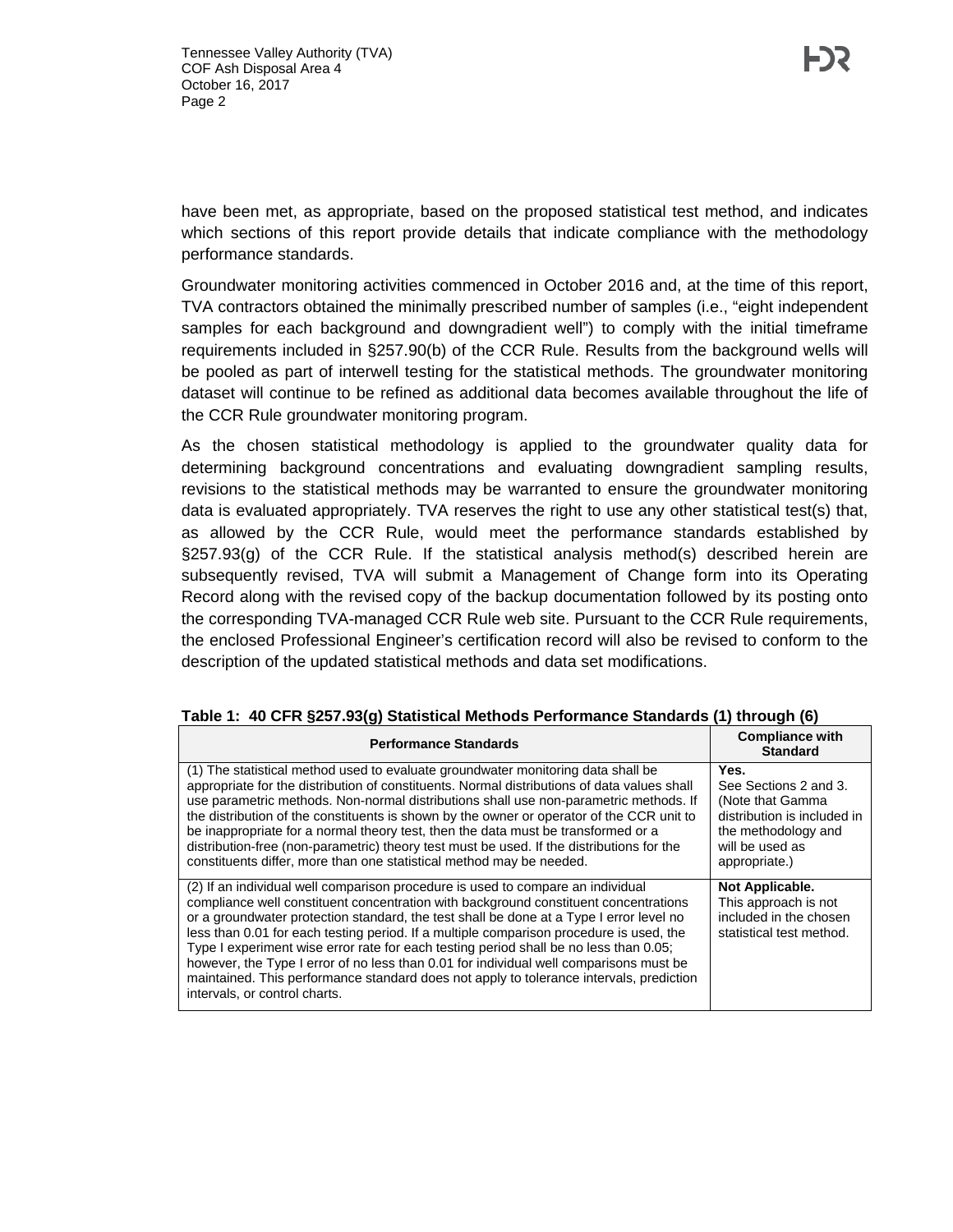| <b>Performance Standards</b>                                                                                                                                                                                                                                                                                                                                                                                                                                                                                                                                                                 | <b>Compliance with</b><br><b>Standard</b>                                                     |
|----------------------------------------------------------------------------------------------------------------------------------------------------------------------------------------------------------------------------------------------------------------------------------------------------------------------------------------------------------------------------------------------------------------------------------------------------------------------------------------------------------------------------------------------------------------------------------------------|-----------------------------------------------------------------------------------------------|
| (3) If a control chart approach is used to evaluate groundwater monitoring data, the<br>specific type of control chart and its associated parameter values shall be such that this<br>approach is at least as effective as any other approach in this section for evaluating<br>groundwater data. The parameter values shall be determined after considering the<br>number of samples in the background data base, the data distribution, and the range of<br>the concentration values for each constituent of concern.                                                                      | Not Applicable.<br>This approach is not<br>included in the chosen<br>statistical test method. |
| (4) If a tolerance interval or a prediction interval is used to evaluate groundwater<br>monitoring data, the levels of confidence and, for tolerance intervals, the percentage of<br>the population that the interval must contain, shall be such that this approach is at least<br>as effective as any other approach in this section for evaluating groundwater data.<br>These parameters shall be determined after considering the number of samples in the<br>background data base, the data distribution, and the range of the concentration values<br>for each constituent of concern. | Yes.<br>See Sections 3 and 4.                                                                 |
| (5) The statistical method must account for data below the limit of detection with one or<br>more statistical procedure that shall be at least as effective as any other approach in<br>this section for evaluating groundwater data. Any practical quantitation limit that is used<br>in the statistical method shall be the lowest concentration level that can be reliably<br>achieved within specified limits of precision and accuracy during routine laboratory<br>operating conditions that are available to the facility.                                                            | Yes.<br>See Sections 2 and 3.                                                                 |
| (6) If necessary, the statistical method must include procedures to control or correct for<br>seasonal and spatial variability as well as temporal correlation in the data.                                                                                                                                                                                                                                                                                                                                                                                                                  | Yes.<br>See Sections 2 and 3.                                                                 |

### 2.0 Preliminary Data Analysis

Preliminary data analysis (PDA) includes multiple steps used to assess and transform data (where necessary) for use in producing background concentrations The PDA includes producing descriptive statistics such as sample size, number and percentage of detects and non-detects (NDs), location (mean, median) and spread statistics (standard deviation, skewness). Rosner's and Dixson's tests will be used to flag potential outliers. Side-by-side boxplots will be used to understand the level of spatial variability for sites with more than one background well. Graphical analysis will be used to aid in visualizing outliers (box-plots, Q-Q plots), distributions (scatter plots), and seasonality (side-by-side box-plots) depending on the quantity and quality of the data. If seasonality is observed (and there is sufficient data per season), deseasonalization of the data will be done prior to testing for trends over time. The parametric maximum likelihood regression method can test for statistically significant trends even with the presence of NDs under parametric distribution assumptions. The Mann-Kendall test is appropriate for testing for statistically significant trends for non-parametric distributions. Various goodness-of-fit tests will be used to discern if a constituent's distribution is best explained by a parametric distribution such as the normal, lognormal or gamma or by a nonparametric distribution.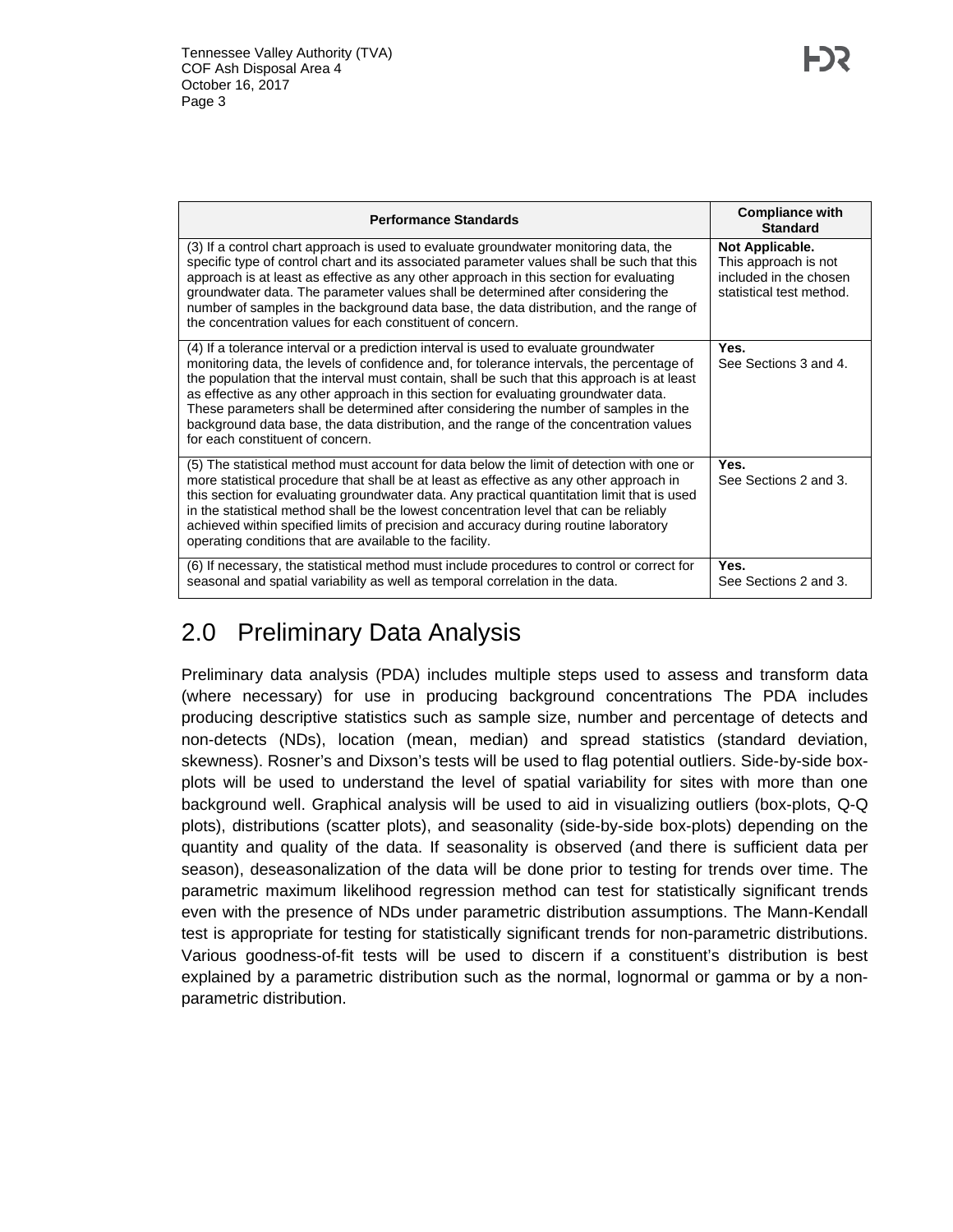#### 3.0 Compute Background Concentrations

To identify statistically significant increases (SSIs) in downgradient monitoring wells, the Unified Guidance recommends computing background concentrations for constituents being evaluated using upper prediction limits (UPLs) during detection monitoring. UPLs are suitable for detection monitoring primarily due to the potential and likely need for retesting. Using the data from the selected period of record, UPLs will be computed for each constituent in Appendix III of the CCR Rule. The only constituent/parameter that may require both upper and lower prediction limits (LPL) is pH. A minimum of eight valid background samples should be obtained prior to producing UPLs.

The EPA's software package ProUCL has incorporated algorithms to produce UPLs under varying distribution assumptions such as normal, lognormal, gamma and non-parametric with and without NDs. For background samples with NDs, ProUCL incorporates the regression on order statistic (ROS) and Kaplan-Meier (KM) techniques to impute values for the NDs under parametric distributional assumptions prior to estimating the appropriate UPL test statistics.

The formulation of the prediction limit may vary with the particulars of the test to be made and the characteristics of the data involved such as the type of distribution, the sample size, presence of NDs, and level of skewness, but for illustration, under normal distribution assumptions with no NDs, the formula for the prediction limit for 1 future or independent observation is:

$$
UPL = \bar{x} + t_{1-\alpha,n-1}S\sqrt{1+\frac{1}{n}}
$$

**Where** 

| $\bar{x}$    | background sample mean                           |
|--------------|--------------------------------------------------|
| -S           | background standard deviation                    |
| $\mathbf{t}$ | Student's t with $1-\alpha$ degrees of freedom   |
| $\propto$    | false positive rate (test significance level)    |
| n            | number of observations in the background dataset |

The UPL offers the advantage of controlling false positive rates when testing an exact number of multiple independent or future observations. A false positive rate captures the risk that the UPL test statistic will indicate an SSI for a concentration when it is not true. A typical false positive rate is 5 percent.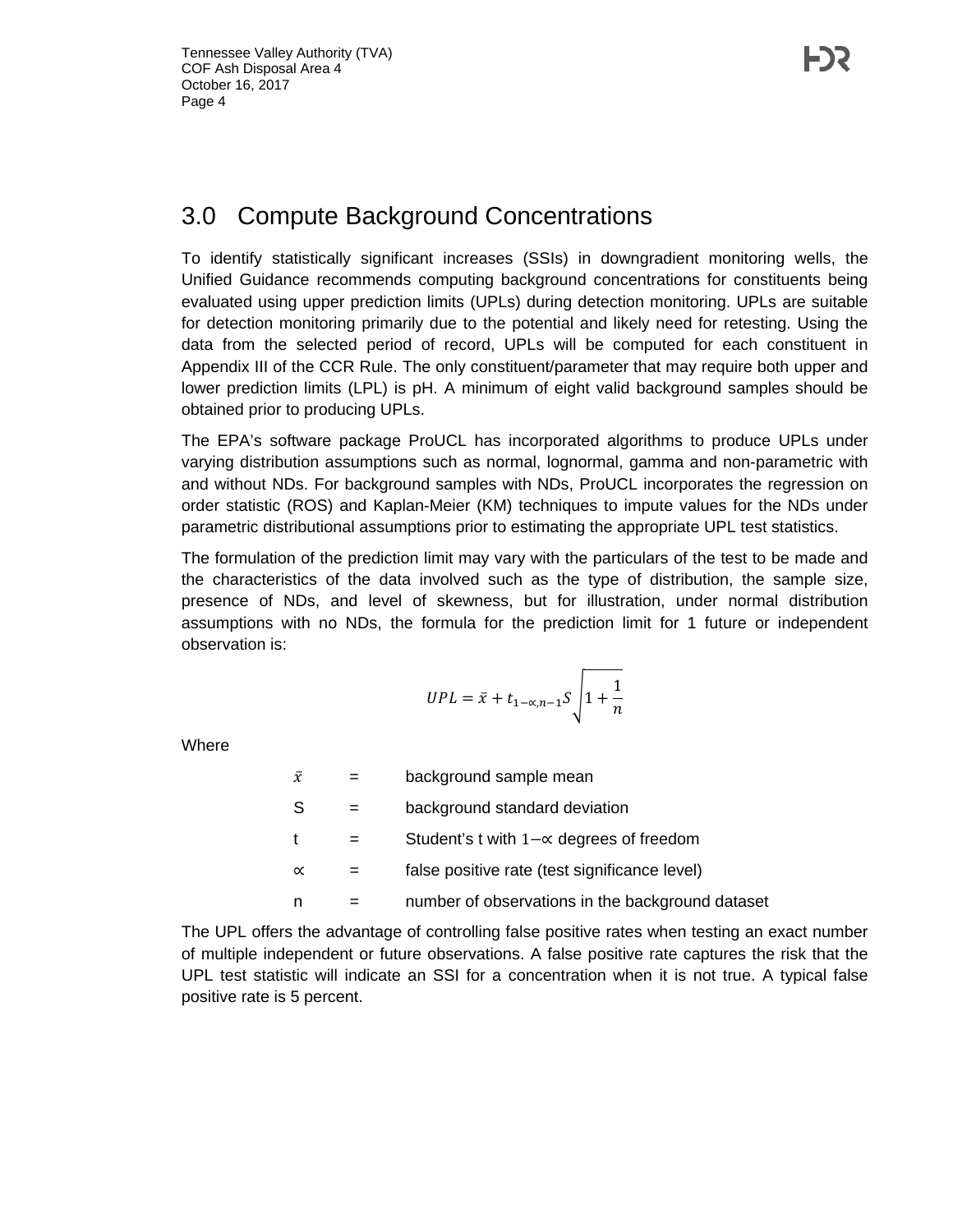The test significance level  $(x)$  is the false positive error rate assigned to an individual test. Adjustments are required for the test significance level  $(x)$  to adjust for the increase in the false positive rate when more than one sample of a constituent is tested for an SSI over background. The aggregation of the individual false positive rates over multiple comparisons should not exceed 10 percent, (i.e., the cumulative significance level) as recommended by the Unified Guidance.

#### 4.0 Test for Statistically Significant Increases

For detection monitoring, the UPL test statistic will be the threshold for determining if a downgradient observation represents an SSI over background or not. Resampling of wells where an SSI has occurred can either verify the initial evidence of a release or disconfirm it, while avoiding unnecessary false positives.

If a downgradient observation is greater than the appropriate UPL during detection monitoring, then that concentration represents an SSI over background. One exception is pH. If a downgradient observation is less than the LPL, then an SSI for pH has occurred over background. The CCR Rule indicates that if an SSI over background is identified at the waste boundary for one or more Appendix III constituents during detection monitoring, then the owner or operator of the CCR unit must, within 90 days: 1) establish an assessment monitoring program, 2) demonstrate that a source other than the CCR unit caused the SSI over background, or 3) demonstrate that the SSI over background resulted from error in sampling, analysis, statistical evaluation, or natural variation in groundwater quality. Written documentation must also be completed and certified by a qualified professional engineer within the 90 day timeframe.

If sources other than the CCR Unit, natural variability or errors have been ruled out as the reason for the SSI, the one-of-m pass method (i.e., verification sampling), as described in the Unified Guidance (see Chapter 19), allows for an efficient plan to confirm if an SSI over background identified during detection monitoring resulted from the CCR unit. Depending on the number of background samples and the desired site-wide false positive rate, and the available time period in which to do the resampling, either a 1-of-2 or 3 pass method is recommended should verification sampling be considered.